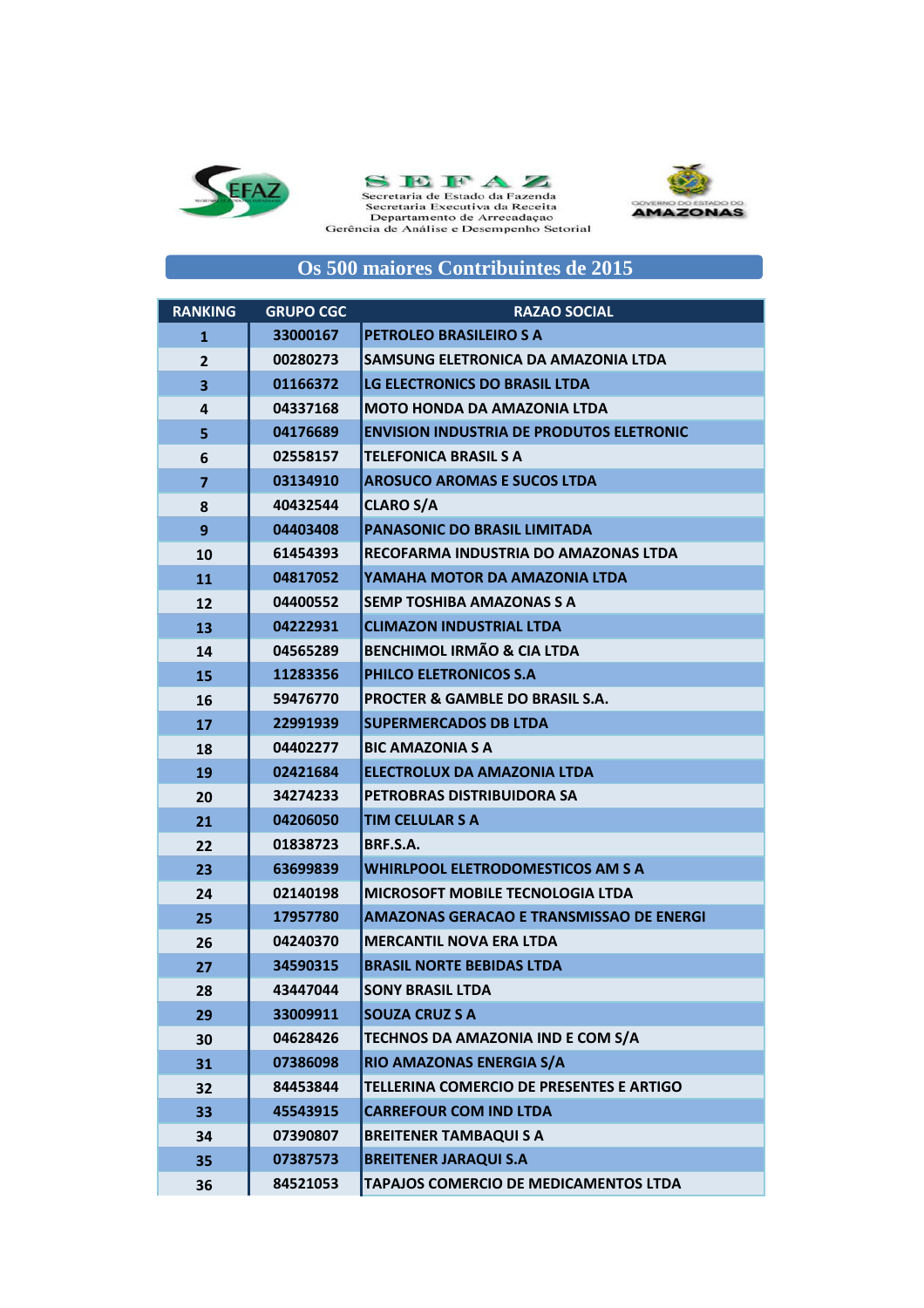| 37 | 08322908 | DAFRA DA AMAZONIA INDUSTRIA E COMERCIO D         |
|----|----------|--------------------------------------------------|
| 38 | 04429478 | <b>SB COMERCIO LTDA</b>                          |
| 39 | 07469933 | <b>GERA AMAZONAS GERADORA DE ENERGIA DO AMA</b>  |
| 40 | 02273580 | <b>HARLEY DAVIDSON DO BRASIL LTDA</b>            |
| 41 | 84447804 | J TOLEDO DA AMAZONIA INDUSTRIA E COMERCI         |
| 42 | 07303379 | <b>COMPANHIA ENERGETICA MANAUARA</b>             |
| 43 | 33337122 | <b>IPIRANGA PRODUTOS DE PETROLEO S.A.</b>        |
| 44 | 75315333 | <b>ATACADAO S.A.</b>                             |
| 45 | 33200056 | <b>LOJAS RIACHUELO S.A</b>                       |
| 46 | 05830195 | <b>ORIENT RELOGIOS DA AMAZONIA LTDA</b>          |
| 47 | 00013314 | <b>CIMENTO VENCEMOS DO AMAZONAS LTDA</b>         |
| 48 | 34516088 | SECULUS DA AMAZONIA INDUSTRIA E COMERCIO         |
| 49 | 11758367 | TPV DO BRASIL INDUSTRIA DE ELETRONICOS L         |
| 50 | 14808074 | TRIUMPH FABRICACAO DE MOTOCICLETAS DE MA         |
| 51 | 45242914 | <b>C &amp; A MODAS LTDA</b>                      |
| 52 | 04454120 | <b>MASA DA AMAZONIA LTDA</b>                     |
| 53 | 04265872 | <b>ITAUTINGA AGRO INDUSTRIAL S/A</b>             |
| 54 | 04838649 | <b>REXAM AMAZONIA LTDA</b>                       |
| 55 | 04222428 | <b>COIMPA INDUSTRIAL LTDA</b>                    |
| 56 | 04169215 | PETROLEO SABBA S A                               |
| 57 | 02773531 | <b>TECHNICOLOR BRASIL MIDIA E ENTRETENIMENT</b>  |
| 58 | 33174335 | <b>CROWN EMBALAGENS METALICAS DA AMAZONIA S</b>  |
| 59 | 92754738 | <b>LOJAS RENNER S.A</b>                          |
| 60 | 63715510 | MAGNUM INDUSTRIA DA AMAZONIA S/A                 |
| 61 | 05553531 | <b>PIONEER DO BRASIL LTDA</b>                    |
| 62 | 84466424 | DUNORTE DISTRIBUIDORA DE PRODUTOS DE CON         |
| 63 | 09137895 | <b>KAWASAKI MOTORES DO BRASIL LTDA</b>           |
| 64 | 47427653 | <b>MAKRO ATACADISTA SOCIEDADE ANONIMA</b>        |
| 65 | 34019992 | <b>MINERACAO TABOCA SA</b>                       |
| 66 | 02726752 | PEPSI-COLA INDUSTRIAL DA AMAZONIA LTDA           |
| 67 | 60409075 | <b>NESTLE BRASIL LTDA</b>                        |
| 68 | 07200194 | <b>CAL-COMP INDUSTRIA E COMERCIO DE ELETRON</b>  |
| 69 | 01120364 | WG ELETRO S.A.                                   |
| 70 | 09154836 | <b>PACE BRASIL - INDUSTRIA ELETRONICA E COM.</b> |
| 71 | 05477207 | <b>AMAZON ACO INDUSTRIA E COMERCIO LTDA</b>      |
| 72 | 43214055 | <b>MARTINS COMERCIO E SERVICOS DE DISTRIBUI</b>  |
| 73 | 17783547 | <b>GIBSON INNOVATIONS DO BRASIL INDUSTRIA E</b>  |
| 74 | 19917881 | THE CHEMOURS COMPANY INDUSTRIA E COMERCI         |
| 75 | 84107697 | PROCOMP AMAZONIA INDUSTRIA ELETRONICA LT         |
| 76 | 61189288 | <b>MARISA LOJAS S.A.</b>                         |
| 77 | 03341024 | <b>MIR IMPORTACAO E EXPORTACAO LTDA</b>          |
| 78 | 04229761 | <b>VIDEOLAR-INNOVA S/A</b>                       |
| 79 | 12424020 | NOVAMED FABRICACAO DE PRODUTOS FARMACEUT         |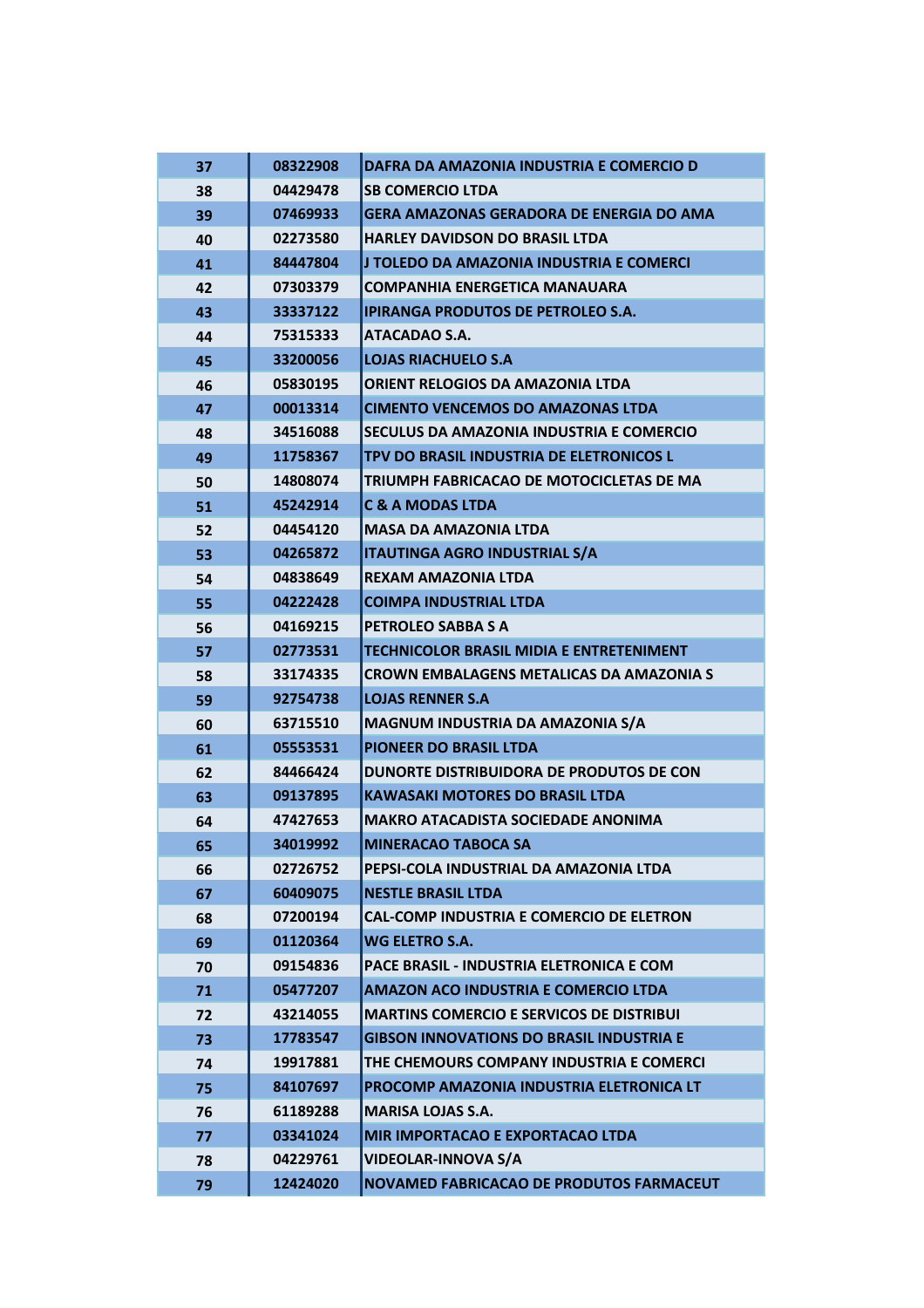| 80  | 04301024 | <b>CALOI NORTE SA</b>                           |
|-----|----------|-------------------------------------------------|
| 81  | 14499581 | <b>KMA FABRICACAO E COMERCIO DE APARELHOS D</b> |
| 82  | 19900000 | <b>CERVEJARIAS KAISER BRASIL S.A.</b>           |
| 83  | 07637620 | SALCOMP INDUSTRIAL ELETRONICA DA AMAZONI        |
| 84  | 33122466 | <b>CERAS JOHNSON LTDA</b>                       |
| 85  | 01257995 | <b>GOIASMINAS INDUSTRIA DE LATICINIOS LTDA</b>  |
| 86  | 05254957 | <b>BRASIL KIRIN LOGISTICA E DISTRIBUICAO LT</b> |
| 87  | 17469701 | <b>ARCELORMITTAL BRASIL S/A</b>                 |
| 88  | 03071894 | VALFILM AMAZONIA INDUSTRIA E COMERCIO LT        |
| 89  | 03128979 | DISTRIBUIDORA EQUADOR DE PRODUTOS DE PET        |
| 90  | 84496066 | <b>PST ELETRONICA LTDA</b>                      |
| 91  | 03488542 | CDL CENTRO DE DISTRIBUICAO E LOGISTICA L        |
| 92  | 54612650 | <b>ESSILOR DA AMAZÔNIA INDUSTRIA E COMERCIO</b> |
| 93  | 72820822 | <b>SKY BRASIL SERVICOS LTDA</b>                 |
| 94  | 84089358 | <b>S V INSTALACOES LTDA</b>                     |
| 95  | 06317393 | <b>BIG TRADING E EMPREENDIMENTOS LTDA</b>       |
| 96  | 33014556 | <b>LOJAS AMERICANAS S.A.</b>                    |
| 97  | 14200166 | <b>ELGIN INDUSTRIAL DA AMAZONIA LTDA</b>        |
| 98  | 07130025 | DIGIBRAS INDUSTRIA DO BRASIL S/A                |
| 99  | 33284522 | HITACHI AR CONDICIONADO DO BRASIL LTDA          |
| 100 | 05423963 | OI MOVEL S.A.                                   |
| 101 | 04898857 | <b>JABIL INDUSTRIAL DO BRASIL LTDA</b>          |
| 102 | 13645479 | HUMAX DO BRASIL INDUSTRIA ELETRONICA LTD        |
| 103 | 06710613 | <b>RUFINO COMERCIO DE ALIMENTOS LTDA</b>        |
| 104 | 84127208 | <b>AMCOR EMBALAGENS DA AMAZONIA S A</b>         |
| 105 | 08014346 | 3M MANAUS INDUSTRIA DE PRODUTOS QUIMICOS        |
| 106 | 04664637 | <b>COPAG DA AMAZONIA S A</b>                    |
| 107 | 34597955 | <b>WHITE MARTINS GASES INDUSTRIAIS DO NORTE</b> |
| 108 | 07293118 | <b>BRASITECH INDUSTRIA E COMERCIO DE APAREL</b> |
| 109 | 08775944 | NEOTEC INDUSTRIA E COMERCIO DE PNEUS LTD        |
| 110 | 05402904 | <b>EMPRESA BRASILEIRA DE DISTRIBUICAO LTDA</b>  |
| 111 | 03987364 | ATEM S DISTRIBUIDORA DE PETROLEO S A            |
| 112 | 34484188 | <b>ELSYS EQUIPAMENTOS ELETRONICOS LTDA</b>      |
| 113 | 02651366 | <b>VISTEON AMAZONAS LTDA</b>                    |
| 114 | 61065199 | <b>OCRIM S A PRODUTOS ALIMENTICIOS</b>          |
| 115 | 00399541 | PALLADIUM ENERGY ELETRONICA DA AMAZONIA         |
| 116 | 07506399 | <b>MOTO TRAXX DA AMAZONIA LTDA</b>              |
| 117 | 13530973 | <b>NOVO MUNDO AMAZONIA MOVEIS E UTILIDADES</b>  |
| 118 | 08986284 | <b>FOXCONN MOEBG INDUSTRIA DE ELETRONICOS</b>   |
| 119 | 05370795 | <b>GBR COMPONENTES DA AMAZONIA LTDA</b>         |
| 120 | 04398251 | J CRUZ INDUSTRIA E COMERCIO LTDA                |
| 121 | 06626253 | <b>EMPREENDIMENTOS PAGUE MENOS S/A</b>          |
| 122 | 61064929 | DU PONT DO BRASIL S A                           |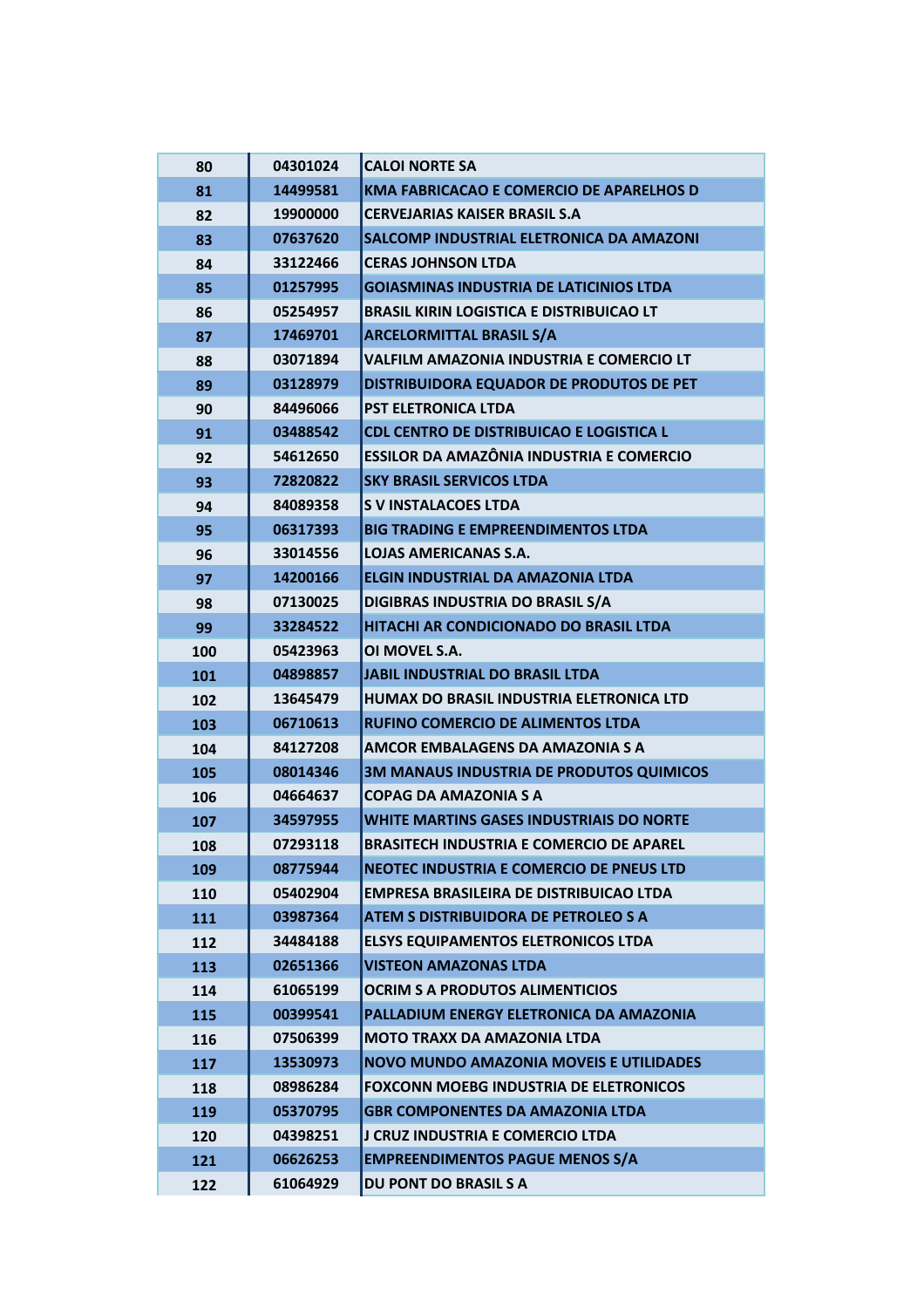| 123 | 07552901 | <b>FRIOTRANS COMERCIO E TRANSPORTES DE CARG</b> |
|-----|----------|-------------------------------------------------|
| 124 | 07305913 | SONY DADC BRASIL INDUSTRIA COM E DISTRIB        |
| 125 | 15828064 | <b>CANAA INDUSTRIA DE LATICINIOS LTDA</b>       |
| 126 | 13699433 | <b>BRITANIA COMPONENTES ELETRONICOS LTDA</b>    |
| 127 | 61064838 | <b>SAINT GOBAIN DO BRASIL PRODUTOS INDUSTRI</b> |
| 128 | 07540217 | WILD AMAZON FLAVORS CONCENTRADOS E CORAN        |
| 129 | 03951798 | UNICOBA DA AMAZONIA LTDA                        |
| 130 | 09039988 | <b>SAGEMCOM BRASIL COMUNICACOES LTDA</b>        |
| 131 | 05424338 | J A F DE LIMA                                   |
| 132 | 22798094 | FLEX IMPORTACAO EXPORTACAO IND E COM DE         |
| 133 | 33530486 | <b>EMPRESA BRASILEIRA DE TELECOMUNICACOES S</b> |
| 134 | 82901000 | <b>INTELBRAS S.A. INDUSTRIA DE TELECOMUNICA</b> |
| 135 | 17467515 | <b>CAFE TRES CORAÇÕES S.A</b>                   |
| 136 | 09675751 | CAA COMERCIO AMAZONENSE DE ALUMINIO LTDA        |
| 137 | 02887535 | <b>B A ELETRICA LTDA</b>                        |
| 138 | 04561957 | <b>IMPORTADORA TVLAR LTDA</b>                   |
| 139 | 02337524 | <b>INFO STORE COMPUTADORES DA AMAZONIA LTDA</b> |
| 140 | 01434800 | <b>MERCURY MARINE DO BRASIL INDUSTRIA E COM</b> |
| 141 | 17428731 | PROSEGUR BRASIL S/A - TRANSPORTADORA DE         |
| 142 | 04501136 | <b>LJ GUERRA &amp; CIA LTDA</b>                 |
| 143 | 67562884 | SONOPRESS RIMO INDUSTRIA E COMERCIO FONO        |
| 144 | 09631624 | <b>J R RODRIGUES VARIEDADES LTDA</b>            |
| 145 | 29067113 | <b>POLIMIX CONCRETO LTDA</b>                    |
| 146 | 02916265 | <b>JBS S/A</b>                                  |
| 147 | 01550802 | PE DE GURI COMERCIO E REPRESENTACOES LTD        |
| 148 | 04387155 | <b>TOP INTERNACIONAL LTDA</b>                   |
| 149 | 04563672 | <b>SOCIEDADE FOGAS LIMITADA</b>                 |
| 150 | 10951654 | <b>VOITH HYDRO DA AMAZONIA LTDA</b>             |
| 151 | 04034304 | HDL DA AMAZONIA INDUSTRIA ELETRONICA LTD        |
| 152 | 04648595 | RIPASA COMERCIO E REPRESENTACOES DE ALIM        |
| 153 | 02126673 | <b>ACOM COMUNICACOES SA</b>                     |
| 154 | 06281716 | <b>THOLOR DO BRASIL LTDA</b>                    |
| 155 | 04724476 | ADRIANA DISTRIBUIDORA DE PRODUTOS ALIMEN        |
| 156 | 34151100 | <b>SOTREQ S/A</b>                               |
| 157 | 03519135 | <b>GREE ELECTRIC APPLIANCES DO BRASIL LTDA</b>  |
| 158 | 02341467 | AMAZONAS DISTRIBUIDORA DE ENRGIA S/A            |
| 159 | 33000092 | <b>COSAN LUBRIFICANTES E ESPECIALIDADES S A</b> |
| 160 | 09241710 | FEDERAL MOGUL INDUSTRIA DE AUTOPECAS LTD        |
| 161 | 08171609 | <b>G.R COMERCIO DE SEMIJOIAS LTDA EPP</b>       |
| 162 | 01466897 | <b>CENTRO DO ALUMINIO LTDA</b>                  |
| 163 | 07656227 | A W FABER CASTELL AMAZONIA S A                  |
| 164 | 61086336 | PHILIPS DO BRASIL LTDA                          |
| 165 | 07703111 | HARMAN DA AMAZONIA INDUSTRIA ELETRONICA         |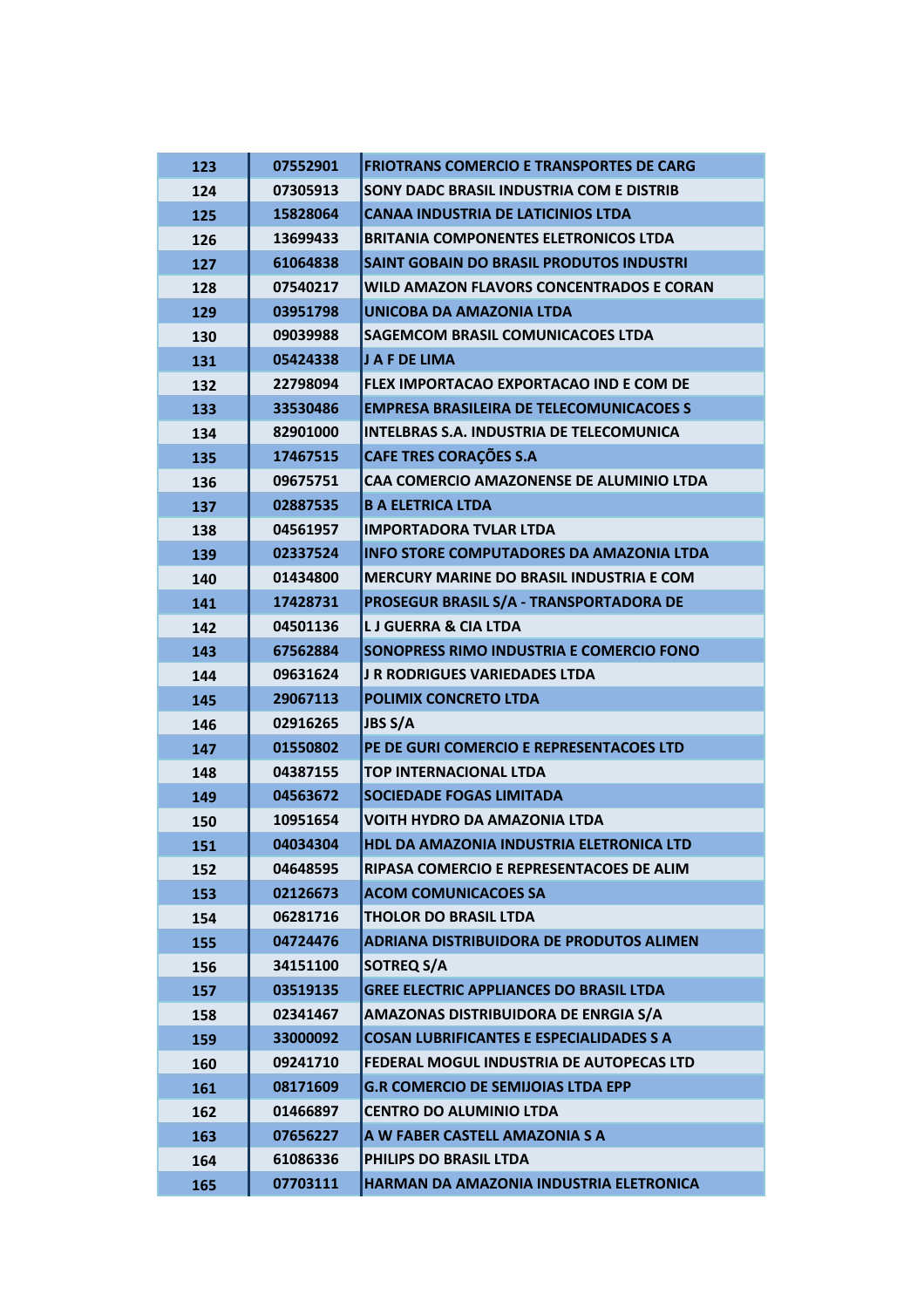| 166 | 02392576 | <b>BANDEIRA DE MELO E FILHOS LTDA</b>           |
|-----|----------|-------------------------------------------------|
| 167 | 09132659 | <b>EMBRATEL TVSAT TELECOMUNICACOES LTDA</b>     |
| 168 | 84098383 | <b>CHIBATAO - NAVEGACAO E COMERCIO LTDA</b>     |
| 169 | 04161047 | <b>KEIHIN TECNOLOGIA DO BRASIL LTDA</b>         |
| 170 | 06347409 | <b>SBF COMERCIO DE PRODUTOS ESPORTIVOS LTDA</b> |
| 171 | 04413977 | <b>PASTORE DA AMAZONIA S A</b>                  |
| 172 | 62258884 | <b>INTERCEMENT BRASIL S.A</b>                   |
| 173 | 84657907 | <b>DENSO INDUSTRIAL DA AMAZONIA LTDA</b>        |
| 174 | 07448261 | DIGIBOARD ELETRONICA DA AMAZONIA LTDA           |
| 175 | 05492907 | <b>MIKITOS IND E COMERCIO DE GENEROS ALIMEN</b> |
| 176 | 06990011 | REAL BEBIDAS DA AMAZONIA LTDA                   |
| 177 | 06225970 | YAMAHA MOTOR COMPONENTES DA AMAZONIA LTD        |
| 178 | 61074829 | <b>ABB LTDA</b>                                 |
| 179 | 03449490 | <b>CASA DA CARNE SOUZA LTDA - EPP</b>           |
| 180 | 34486860 | <b>BONNA VITTA INDUSTRIA E COMERCIO LTDA</b>    |
| 181 | 08038545 | <b>NATUREZA COMERCIO DE DESCARTAVEIS LTDA -</b> |
| 182 | 59335976 | PRIMESYS SOLUCOES EMPRESARIAIS S A              |
| 183 | 03521296 | SAT BRAS INDUSTRIA ELETRONICA DA AMAZONI        |
| 184 | 06216138 | SWEETMIX AROMATIZANTES DA AMAZONIA LTDA         |
| 185 | 05073228 | BERTOLINI CONSTRUCAO NAVAL DA AMAZONIA L        |
| 186 | 10183465 | J L CHAAR SIMAO - EIRELI                        |
| 187 | 84467307 | <b>DINAMICA DISTRIBUIDORA LTDA</b>              |
| 188 | 02458527 | <b>MAO DUPLA COMERCIO E REPRESENTACOES LTDA</b> |
| 189 | 09271762 | <b>BRASFANTA INDUSTRIA E COMERCIO DA AMAZON</b> |
| 190 | 84590892 | HERMASA NAVEGACAO DA AMAZONIA SA                |
| 191 | 02283886 | AGGREKO ENERGIA LOCACAO DE GERADORES LTD        |
| 192 | 63736714 | DIXTAL BIOMEDICA INDUSTRIA E COMERCIO LT        |
| 193 | 02914460 | <b>SEARA ALIMENTOS LTDA</b>                     |
| 194 | 34558841 | SIEMENS ELETROELETRONICA LTDA                   |
| 195 | 07244008 | <b>EYES NWHERE SISTEMAS INTELIGENTES DE IMA</b> |
| 196 | 89237911 | <b>GLOBAL DISTRIBUICAO DE BENS DE CONSUMO L</b> |
| 197 | 02793710 | UNIVERSAL FITNESS DA AMAZONIA LTDA              |
| 198 | 02421421 | <b>INTELIG TELECOMUNICACOES LTDA</b>            |
| 199 | 14386045 | <b>KAWASAKI COMPONENTES DA AMAZONIA LTDA</b>    |
| 200 | 84450212 | <b>COMERCIO DE MIUDEZAS BANDEIRA LTDA</b>       |
| 201 | 84127091 | <b>MARISA CALCADOS LTDA</b>                     |
| 202 | 18073380 | DAIKIN AR CONDICIONADO AMAZONAS LTDA            |
| 203 | 04310086 | <b>BK ENERGIA ITACOATIARA LTDA</b>              |
| 204 | 12484782 | <b>NIKON DO BRASIL LTDA</b>                     |
| 205 | 63731426 | <b>QUATRO MARES DISTRIBUIDORA DE ALIMENTOS</b>  |
| 206 | 04113488 | PLASTIPAK PACKAGING DA AMAZONIA LTDA            |
| 207 | 03485775 | <b>COMPANHIA MULLER DE BEBIDAS</b>              |
| 208 | 04562559 | COMPANHIA DE NAVEGACAO DA AMAZONIA CNA          |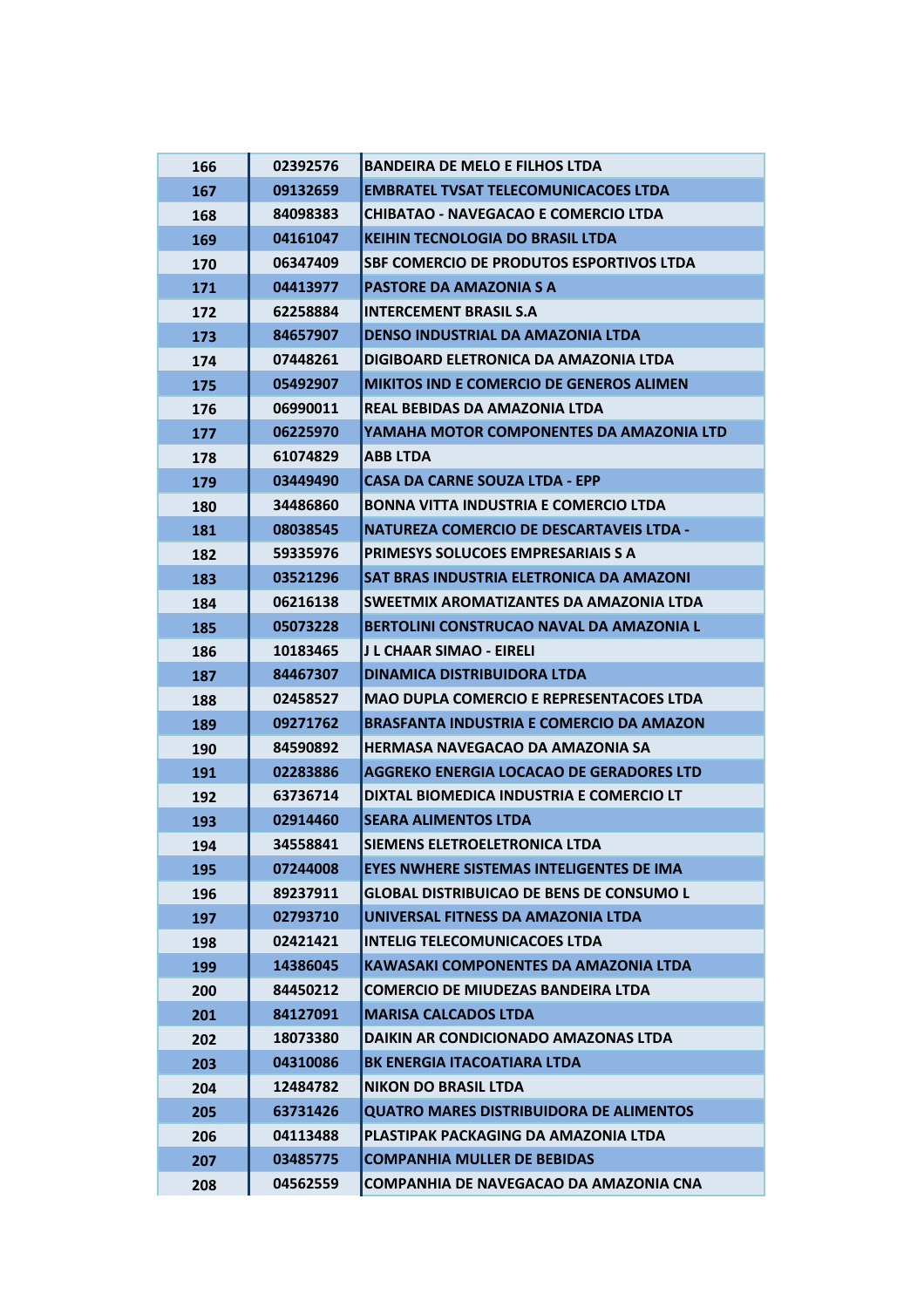| 209 | 04398525 | ORSA INTERNATIONAL PAPER EMBALAGENS DA A        |
|-----|----------|-------------------------------------------------|
| 210 | 04223160 | <b>IMPORTADORA LUANJO LTDA</b>                  |
| 211 | 47100110 | <b>VIA VENETO ROUPAS LTDA</b>                   |
| 212 | 02458590 | <b>VIA EXPRESSA COMERCIO E REPRESENTACOES L</b> |
| 213 | 15530875 | <b>CANON INDUSTRIA DE MANAUS LTDA</b>           |
| 214 | 02402867 | <b>AMAZON INDUSTRIA DE GELO E BEBIDAS LTDA</b>  |
| 215 | 02422460 | SODECIA DA AMAZONIA LTDA                        |
| 216 | 80462138 | LOGHAUS COMERCIO DE ARTIGOS DO VESTUARIO        |
| 217 | 30521090 | <b>QUEIROZ GALVAO OLEO E GAS S A</b>            |
| 218 | 03976141 | <b>BRUDDEN DA AMAZONIA LTDA</b>                 |
| 219 | 04321519 | PELMEX DA AMAZONIA LTDA                         |
| 220 | 04563722 | <b>HYSSA ABRAHIM &amp; CIA LTDA</b>             |
| 221 | 04356309 | <b>ANTONIO RODRIGUES &amp; CIA LTDA</b>         |
| 222 | 04266078 | <b>G VIANA SILVA</b>                            |
| 223 | 07169868 | FITAS FLAX DA AMAZONIA LIMITADA                 |
| 224 | 49383250 | <b>HISAMITSU FARMACEUTICA DO BRASIL LTDA</b>    |
| 225 | 63721278 | <b>BENY MATERIAIS DE CONSTRUCAO LTDA</b>        |
| 226 | 02952485 | <b>ZARA BRASIL LTDA</b>                         |
| 227 | 12493492 | <b>UEI BRASIL CONTROLES REMOTOS LTDA</b>        |
| 228 | 06303603 | <b>WEG AMAZONIA S A</b>                         |
| 229 | 10794297 | HIBRIDA INDUSTRIA DE MATERIAIS TERMOPLAS        |
| 230 | 07532752 | <b>PNEU FORTE LTDA</b>                          |
| 231 | 07199805 | <b>GRANDE MOINHO CEARENSE S A</b>               |
| 232 | 88301155 | <b>MOINHOS CRUZEIRO DO SUL SA</b>               |
| 233 | 03522144 | ROBERTSHAW SOLUCOES DE CONTROLES DA AMAZ        |
| 234 | 28053619 | <b>CHOCOLATES GAROTO S/A.</b>                   |
| 235 | 16404287 | <b>SUZANO PAPEL E CELULOSE S A</b>              |
| 236 | 04818357 | AGROPAM AGRICULTURA E PECUARIA AMAZONAS         |
| 237 | 04497756 | A ALVES DE SOUSA                                |
| 238 | 05905069 | <b>BRASALPLA AMAZONIA INDUSTRIA DE EMBALAGE</b> |
| 239 | 60397874 | <b>FUJIFILM DO BRASIL LTDA</b>                  |
| 240 | 23004930 | <b>IMPORTADORA E REPRESENTACAO DE PECAS ALF</b> |
| 241 | 14220230 | RYMO IMAGEM E PRODUTOS GRAFICOS DA AMAZO        |
| 242 | 11370902 | <b>MOTOCARGO INDUSTRIA E COMERCIO DE TRICIC</b> |
| 243 | 03442420 | W N COMERCIO IMPORTACAO E REPRESENTACOES        |
| 244 | 10676472 | SERRA COMERCIO DE ALIMENTOS LTDA                |
| 245 | 08992424 | <b>BIOPLUS COMERCIO E REPRES. DE MEDICAMENT</b> |
| 246 | 84487131 | <b>MAPEMI BRASIL MATERIAIS MEDICOS E ODONTO</b> |
| 247 | 03064692 | LEONORA COMERCIO INTERNACIONAL LTDA             |
| 248 | 02093168 | <b>CASA AMARELA COMERCIO LTDA</b>               |
| 249 | 04889603 | <b>MASS COMERCIO DE MATERIAIS DE CONSTRUCAO</b> |
| 250 | 84501873 | TUTIPLAST INDUSTRIA E COMERCIO LTDA             |
| 251 | 11174512 | ACO MANAUS INDUSTRIA E COMERCIO DE FERRO        |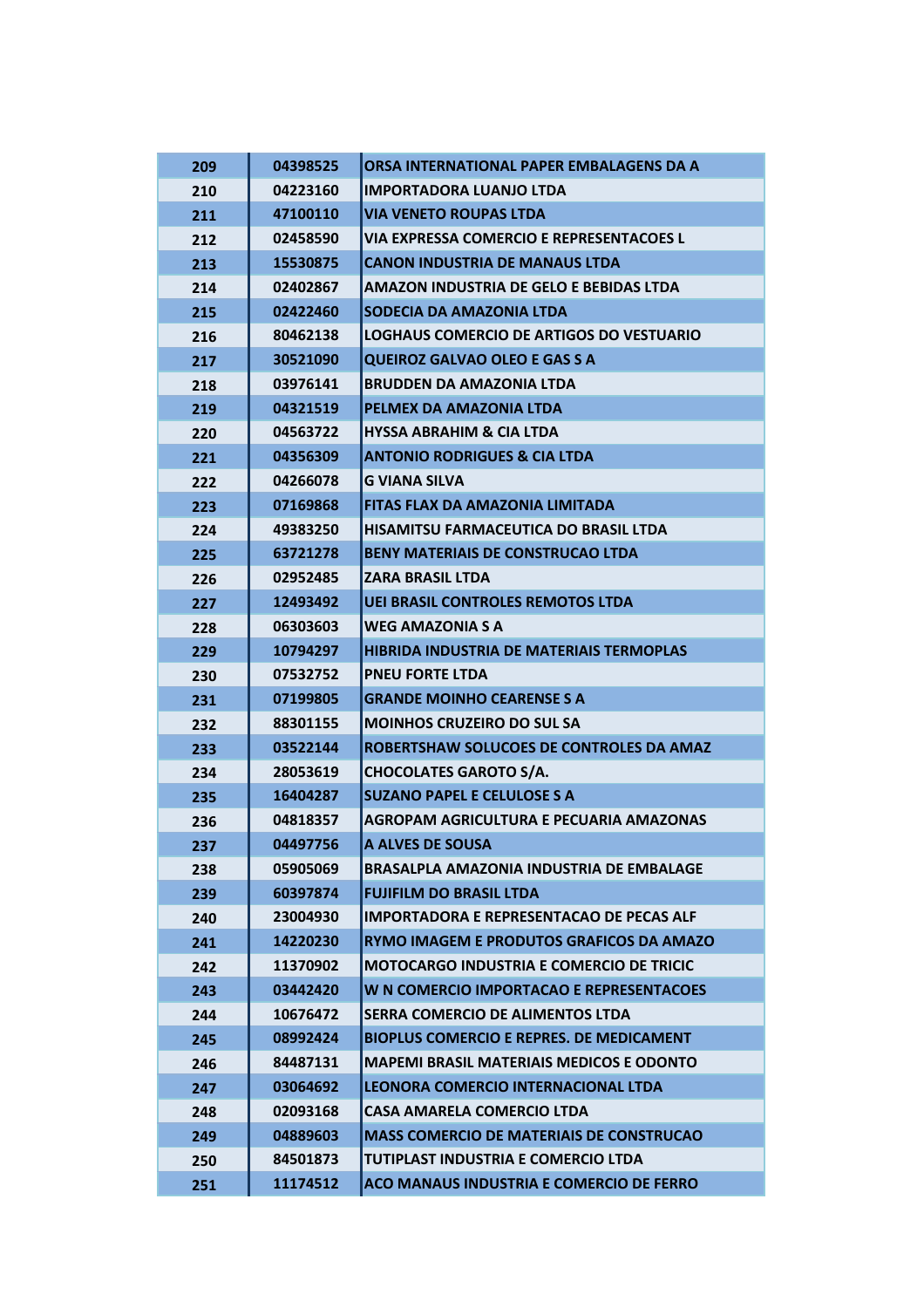| 252 | 04214086 | <b>INSTRUMENTAL TECNICO LTDA</b>                   |
|-----|----------|----------------------------------------------------|
| 253 | 07358761 | <b>GERDAU ACOS LONGOS S.A.</b>                     |
| 254 | 07379546 | <b>HONDA LOCK DO BRASIL LTDA</b>                   |
| 255 | 03426484 | <b>SALDANHA RODRIGUES LTDA</b>                     |
| 256 | 42591651 | ARCOS DOURADOS COMERCIO DE ALIMENTOS LTD           |
| 257 | 05471081 | F GALVAO COMERCIO IMPORTACAO LIMITADA              |
| 258 | 63411623 | <b>MARDISA VEICULOS LTDA</b>                       |
| 259 | 84529874 | <b>COPOBRAS DA AMAZONIA INDUSTRIAL DE EMBAL</b>    |
| 260 | 33388943 | <b>H STERN COMERCIO E INDUSTRIA S A</b>            |
| 261 | 02896727 | <b>COMETAIS INDUSTRIA E COMERCIO DE METAIS</b>     |
| 262 | 04706606 | LANAPLAST INDUSTRIA E COMERCIO DE PRODUT           |
| 263 | 01341776 | <b>MERCOSUL LINE NAVEGACAO E LOGISTICA LTDA</b>    |
| 264 | 23031289 | <b>OZIEL MUSTAFA DOS SANTOS &amp; CIA LIMITADA</b> |
| 265 | 04435246 | BR ELETRON AMAZONIA COMERCIO DE ELETRONI           |
| 266 | 34525444 | MICROSERVICE TECNOLOGIA DIGITAL DA AMAZO           |
| 267 | 84659986 | R M COMERCIO E IMPORTACAO DE VESTUARIO             |
| 268 | 04547098 | I SHENG BRASIL INDUSTRIA E COMERCIO DE C           |
| 269 | 06637002 | <b>VENEZA PRODUTOS ALIMENTICIOS LTDA</b>           |
| 270 | 07545138 | CIALA DA AMAZONIA REFINADORA DE METAIS L           |
| 271 | 02499629 | <b>SCORPIOS DA AMAZONIA LTDA</b>                   |
| 272 | 34591123 | <b>MURATA WORLD COMERCIAL LTDA</b>                 |
| 273 | 01106257 | POOL ENGENHARIA, SERVICO, INDUSTRIA E CO           |
| 274 | 15815491 | INDUSTRIA DE TRANSFORMADORES AMAZONAS LT           |
| 275 | 07489753 | <b>GENIS EQUIPAMENTOS DE GINASTICA LTDA</b>        |
| 276 | 06151921 | <b>COIMBRA IMPORTACAO E EXPORTACAO LTDA</b>        |
| 277 | 03284632 | <b>M P DOS SANTOS FERRAGEM</b>                     |
| 278 | 08211330 | PMI SOUTH AMERICA INDUSTRIA DE PLASTICO            |
| 279 | 01183306 | <b>M.F AMAZONIA LTDA</b>                           |
| 280 | 33000118 | <b>TELEMAR NORTE LESTE S A</b>                     |
| 281 | 11094287 | DISTRIBUIDORA DE ALIMENTOS PIARARA LTDA            |
| 282 | 05447263 | <b>MOTONORTE MOTORES E MAQUINAS DO NORTE LT</b>    |
| 283 | 04562591 | A R RODRIGUEZ & CIA LTDA                           |
| 284 | 84502145 | DISPPAN DISTRIBUIDORA DE PRODUTOS PARA P           |
| 285 | 08338297 | <b>IRMAOS LIMA ATACADO DE ALIMENTOS LTDA -</b>     |
| 286 | 05460431 | <b>MAQMOTO MAQUINAS E MOTORES LTDA</b>             |
| 287 | 84464346 | FERMAZON FERRO E ACO DO AMAZONAS LTDA              |
| 288 | 06048486 | STECK DA AMAZONIA INDUSTRIA ELETRICA LTD           |
| 289 | 04653459 | <b>QUIMICA CREDIE LTDA</b>                         |
| 290 | 07274992 | MG COMERCIO DE CONFECCOES LTDA - EPP               |
| 291 | 03102780 | DC MANAUS INDUSTRIA E COMERCIO LTDA                |
| 292 | 42278291 | LOG-IN - LOGISTICA INTERMODAL S/A                  |
| 293 | 84461623 | <b>J B N MARQUES</b>                               |
| 294 | 03304825 | ARTRIN IMPORTADORA DE ELETROELETRONICOS            |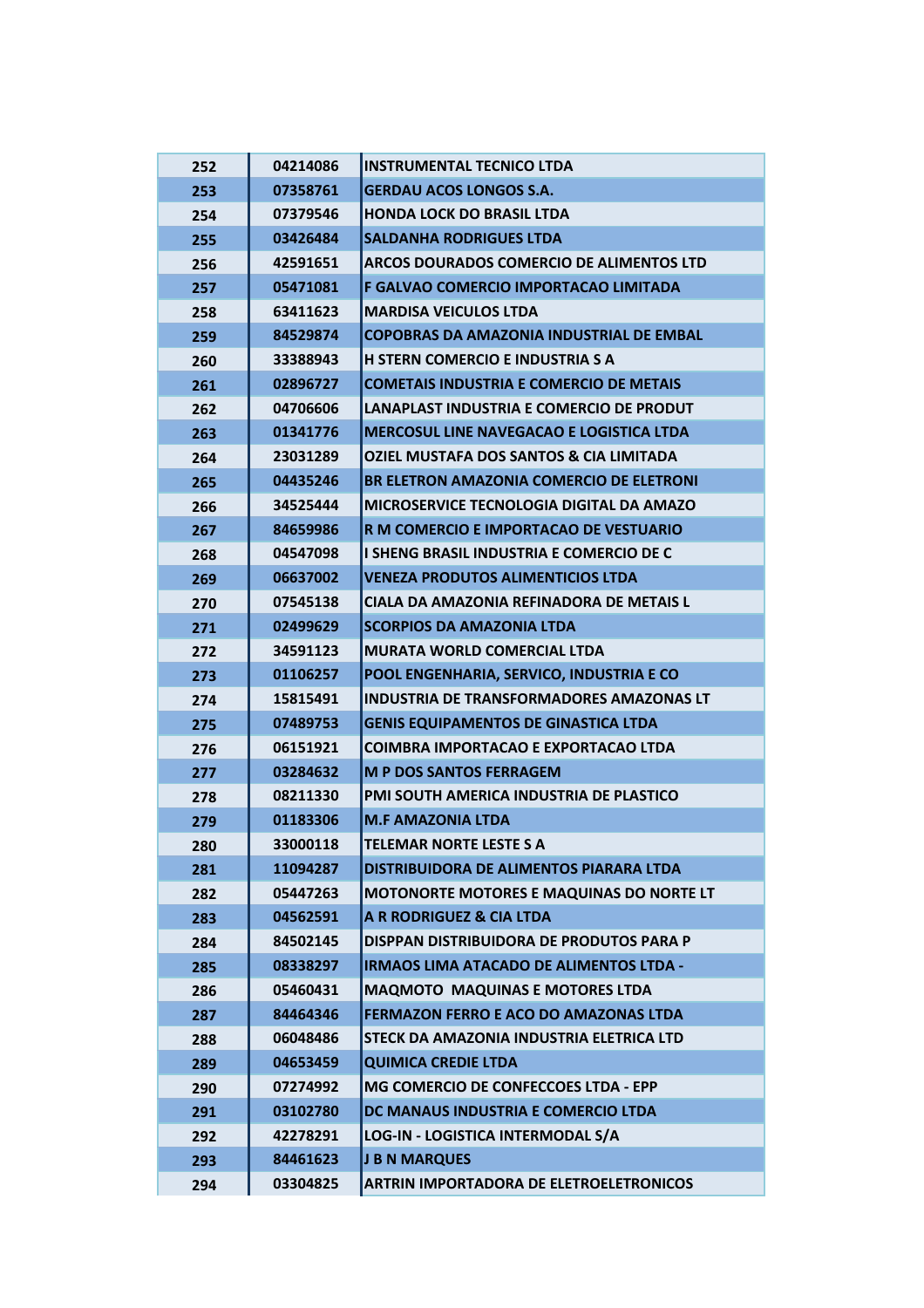| 295 | 15048754 | <b>CALCENTER - CALCADOS CENTRO-OESTE LTDA</b>   |
|-----|----------|-------------------------------------------------|
| 296 | 09397075 | <b>FORMAPACK EMBALAGENS PLASTICAS LTDA</b>      |
| 297 | 84509264 | <b>MAXPEL COMERCIAL LTDA</b>                    |
| 298 | 07666567 | MK ELETRODOMESTICOS MONDIAL S.A                 |
| 299 | 01057722 | SORVEPANI COMERCIAL E DISTRIBUIDORA LTDA        |
| 300 | 05390782 | OCS DISTRIBUIDORA DE PRODUTOS HOSPITALAR        |
| 301 | 09365007 | OX DA AMAZONIA INDUSTRIA DE BICICLETAS S        |
| 302 | 02777131 | <b>HENKEL LTDA</b>                              |
| 303 | 01106222 | SONY PLASTICOS DA AMAZONIA LTDA                 |
| 304 | 08862530 | SILVER INDUSTRIA E COM DE ACESS PARA CON        |
| 305 | 05338882 | PLACIBRAS DA AMAZONIA LTDA                      |
| 306 | 08993104 | <b>CIBEA MANAUS CONCENTRADOS DA AMAZONIA LT</b> |
| 307 | 04012611 | <b>NORBOM COMERCIO LTDA</b>                     |
| 308 | 03025155 | REFRIAL DISTRIBUIDORA COMERCIAL DE MAQUI        |
| 309 | 01676897 | <b>GUASCOR DO BRASIL LTDA</b>                   |
| 310 | 04431847 | <b>CECIL CONCORDE COMERCIO INDUSTRIA IMPORT</b> |
| 311 | 88938329 | KARIMEX COMPONENTES ELETRONICOS LTDA            |
| 312 | 57593253 | <b>COMPONEL INDUSTRIA E COMERCIO LTDA</b>       |
| 313 | 84114198 | <b>VANMAX COMERCIO LTDA</b>                     |
| 314 | 10785567 | <b>NCR BRASIL - INDUSTRIA DE EQUIPAMENTOS P</b> |
| 315 | 06369209 | <b>S Q DE HOLANDA CONFECCOES</b>                |
| 316 | 10362841 | T P INDUSTRIA DE ACO LTDA                       |
| 317 | 01909424 | <b>MADEIREIRA SAO THOME LTDA</b>                |
| 318 | 04854120 | <b>JABIL DO BRASIL INDUSTRIA ELETROELETRONI</b> |
| 319 | 00814488 | NORTEFERRO INDUSTRIA E COMERCIO DE FERRO        |
| 320 | 02070626 | SODEXO RID SERVICOS E COMERCIO DE ALIMEN        |
| 321 | 09217980 | <b>DN MARI SERVICOS DE ALIMENTACAO LTDA ME</b>  |
| 322 | 84117159 | <b>COMERCIAL RISADINHA LTDA</b>                 |
| 323 | 04330304 | <b>SC TRANSPORTES LTDA</b>                      |
| 324 | 05213262 | <b>NIPPON SEIKI DO BRASIL LTDA</b>              |
| 325 | 15814072 | <b>C BORGES DO NASCIMENTO EIRELI</b>            |
| 326 | 01682761 | <b>CRIAR SOLUCOES PRODUTOS E SERVICOS DE IN</b> |
| 327 | 17122802 | GIGA IND. E COMÉRCIO DE PROD. DE SEGURAN        |
| 328 | 00892361 | <b>ALENT BRASIL SOLDAS LTDA</b>                 |
| 329 | 17692919 | <b>KODAK ALARIS MANAUS INDUSTRIA E COMERCIO</b> |
| 330 | 81243735 | POSITIVO INFORMATICA S/A                        |
| 331 | 09156008 | <b>BIOTARGETING REPRESENTACOES E COMERCIO D</b> |
| 332 | 02664005 | PREMIERE COMERCIO E IMPORTACAO LTDA             |
| 333 | 00835261 | A M DA S RODRIGUES & CIA LTDA                   |
| 334 | 84113349 | FAM DA AMAZONIA INDUSTRIA E COMERCIO DE         |
| 335 | 02274757 | <b>G M COMERCIO DE ARTIGO DO VESTUARIO E AC</b> |
| 336 | 10948651 | <b>SPRINGER CARRIER LTDA</b>                    |
| 337 | 04190350 | <b>AMAZON MILK INDUSTRIA E COMERCIO LTDA</b>    |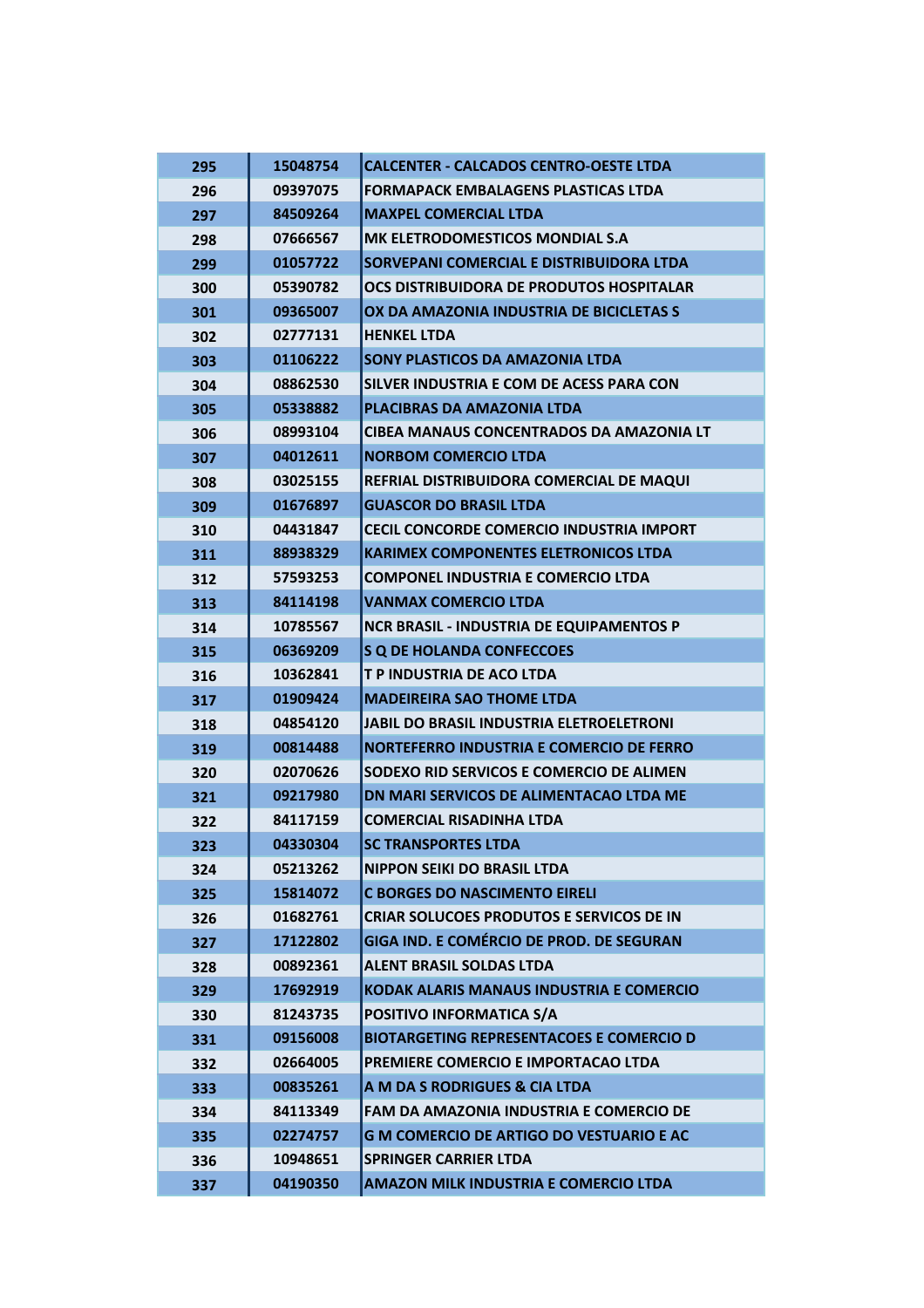| 338 | 04361309 | <b>S SOBRAL &amp; CIA LTDA</b>                  |
|-----|----------|-------------------------------------------------|
| 339 | 02182167 | <b>GH MACARIO BENTO</b>                         |
| 340 | 34599837 | <b>ESPLANADA INDUSTRIA E COM DE COLCHOES LT</b> |
| 341 | 11028492 | <b>BELGON COMERCIO DE ARMARINHO LTDA</b>        |
| 342 | 61365284 | <b>SARAIVA E SICILIANO S/A</b>                  |
| 343 | 04577500 | <b>ARECIO COMERCIAL LTDA. - EPP</b>             |
| 344 | 13648047 | PIONEER YORKEY DO BRASIL LTDA                   |
| 345 | 01103867 | <b>CONESUL DISTRIBUIDORA LTDA</b>               |
| 346 | 08329282 | ELETRO TECH COMERCIO E SERVICOS DE MATER        |
| 347 | 04618302 | <b>MELO DISTRIBUIDORA DE PECAS LTDA</b>         |
| 348 | 03717227 | NIPPONFLEX INDUSTRIA E COMERCIO DE COLCH        |
| 349 | 04356697 | <b>INDUSTRIA DE CAFE MANAUS LTDA</b>            |
| 350 | 15383358 | <b>MATPRIM SOLUTIONS, FABRICACAO DE REFRESC</b> |
| 351 | 77941490 | <b>GAZIN INDUSTRIA E COMERCIO DE MOVEIS E E</b> |
| 352 | 02905110 | <b>GR SERVICOS E ALIMENTACAO LTDA</b>           |
| 353 | 10970887 | <b>FEDEX BRASIL LOGISTICA E TRANSPORTE S.A</b>  |
| 354 | 42274696 | <b>ADIDAS DO BRASIL LTDA</b>                    |
| 355 | 07791042 | <b>ENERWATT ENGENHARIA LTDA</b>                 |
| 356 | 08658519 | RAVIBRAS EMBALAGENS DA AMAZONIA LTDA            |
| 357 | 06287830 | <b>ARAFORROS INDUSTRIA E COMERCIO DE PLASTI</b> |
| 358 | 84479021 | <b>JAIRO M AVELINO</b>                          |
| 359 | 83729004 | <b>INDUSTRIA E COMERCIO DE CONFECCOES DAMYL</b> |
| 360 | 22772396 | <b>BENZION COM E REP DE CONFECCOES LTDA</b>     |
| 361 | 36176600 | <b>WARTSILA BRASIL LTDA</b>                     |
| 362 | 01774742 | <b>M M TRADING LTDA</b>                         |
| 363 | 49669856 | <b>RESTOQUE COMERCIO E CONFECCOES DE ROUPAS</b> |
| 364 | 23026776 | <b>AVANPLAS POLIMEROS DA AMAZONIA LTDA</b>      |
| 365 | 06177753 | PROCOATING INDUSTRIAL DE LAMINADO DA AMA        |
| 366 | 01736193 | <b>GEA COMERCIO E REPRESENTACAO LTDA</b>        |
| 367 | 23028541 | SOTEMAQ SOCIEDADE TECNICA DE MAQUINAS LT        |
| 368 | 02300914 | A B M FRUTAS COMERCIO IMPORTACAO EXPORTA        |
| 369 | 06207412 | <b>METALMA DA AMAZONIA S/A</b>                  |
| 370 | 75587915 | <b>MOVEIS ROMERA LTDA</b>                       |
| 371 | 05828884 | <b>ALVES LIRA LTDA</b>                          |
| 372 | 08150709 | POLYAROMAS PREPARADOS E EXTRATOS LTDA           |
| 373 | 01871880 | <b>VPN MATERIAIS DE CONSTRUCAO LTDA</b>         |
| 374 | 01527330 | CESARI EMPRESA MULTIMODAL DE MOV DE MATE        |
| 375 | 00436042 | POLIMPORT - COMERCIO E EXPORTACAO LTDA          |
| 376 | 04326294 | TERMOTECNICA DA AMAZONIA LTDA                   |
| 377 | 84111343 | HTA-INDUSTRIA E COMERCIO LTDA                   |
| 378 | 06521922 | TDM COMERCIO DE CONFECCOES LTDA EPP             |
| 379 | 02106579 | MAQUIPEL-COMERCIO DE MAQUINAS E PECAS LT        |
| 380 | 06199077 | <b>NAVEGACAO RIO NEGRO SA</b>                   |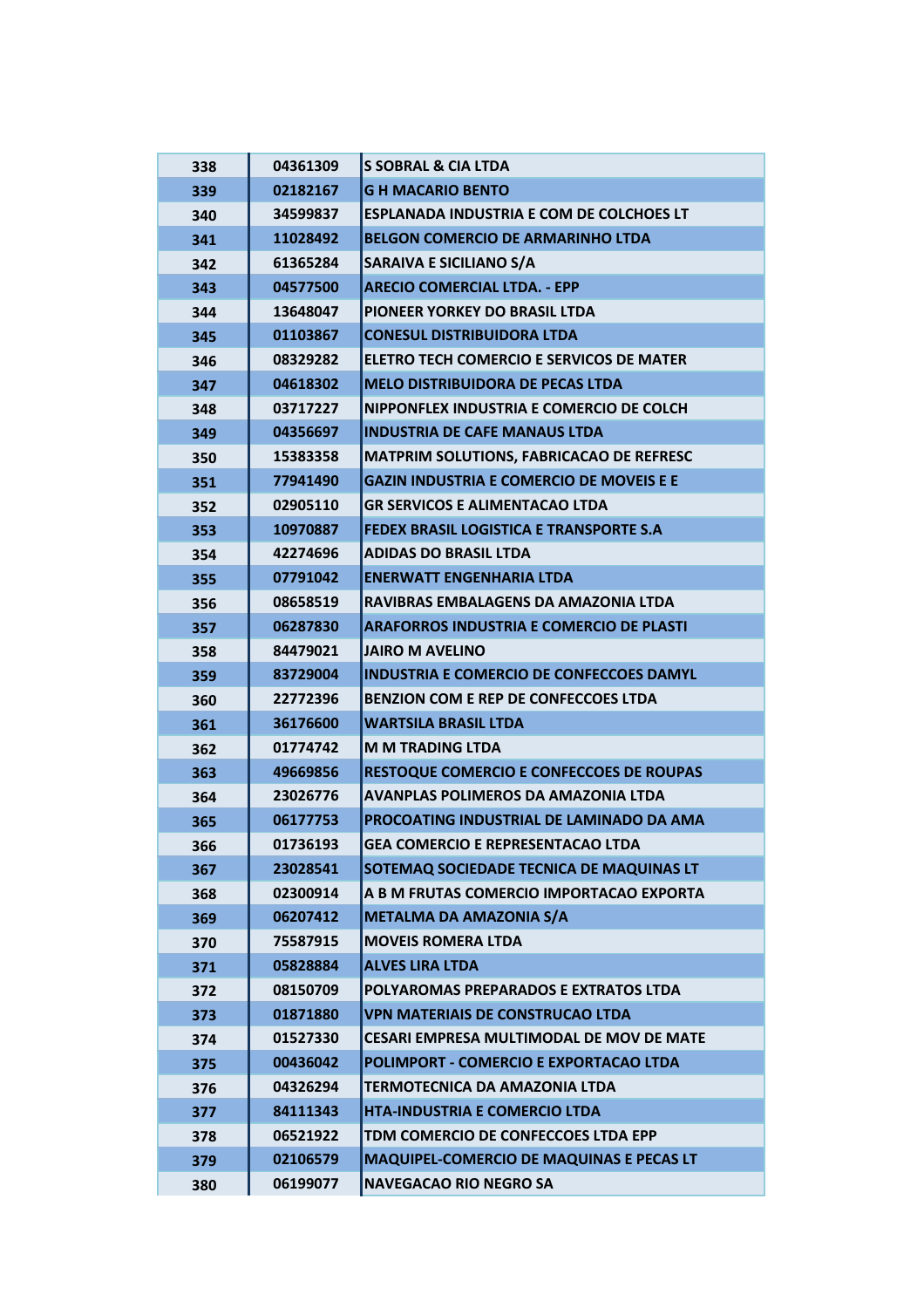| 381 | 34522888 | PICCOLI COMERCIO DE MOVEIS E REPRESENTAC        |
|-----|----------|-------------------------------------------------|
| 382 | 77294254 | <b>AMAGGI EXPORTACAO E IMPORTACAO LTDA</b>      |
| 383 | 07234453 | <b>TOYOLEX AUTOS LTDA</b>                       |
| 384 | 02398930 | <b>F C L COMERCIAL LTDA</b>                     |
| 385 | 05437959 | R P V DA AMAZONIA LTDA                          |
| 386 | 09565801 | JR COMERCIO DE ARTEFATOS METALICOS LTDA         |
| 387 | 04569809 | AMERICA TAMPAS DA AMAZONIA S.A.                 |
| 388 | 57014862 | <b>MANN + HUMMEL BRASIL LTDA</b>                |
| 389 | 07989847 | JJ COMERCIO DE BORRACHA LTDA                    |
| 390 | 02737654 | TAC FRANQUIA INDUSTRIA E COMERCIO LTDA          |
| 391 | 01824852 | AGROAM AGRICOLA AMAZONAS COMERCIAL LTDA         |
| 392 | 03416137 | JET TECH COMERCIO IMPORTACAO E EXPORTACA        |
| 393 | 61274247 | <b>MAZZAFERRO IND E COM DE PRODUTOS PARA PE</b> |
| 394 | 07842762 | A M QUIMICA IND E COM DE PROD QUIMICOS I        |
| 395 | 08996956 | DAIDO INDUSTRIA DE CORRENTES DA AMAZONIA        |
| 396 | 18918142 | NOROESTE MAQUINAS E EQUIPAMENTOS LTDA           |
| 397 | 22770366 | <b>TEC TOY S/A</b>                              |
| 398 | 04210423 | OLIVEIRA ENERGIA GERACAO E SERVICOS LTDA        |
| 399 | 04214987 | <b>JAPURA PNEUS LTDA</b>                        |
| 400 | 00978639 | <b>JVC KENWOOD DO BRASIL COMERCIO DE ELETRO</b> |
| 401 | 03290856 | <b>ARTEK INDUSTRIAL DA AMAZONIA LTDA</b>        |
| 402 | 04407219 | <b>IMPORTADORA NOVA OLINDA LTDA</b>             |
| 403 | 04138872 | <b>CASA DOS COMPRESSORES LTDA</b>               |
| 404 | 01535521 | <b>ACOS DA AMAZONIA LTDA</b>                    |
| 405 | 02740266 | <b>MONTTANA VEICULOS LTDA</b>                   |
| 406 | 04491148 | <b>METALURGICA MAGALHAES COM E INDUSTRIA LT</b> |
| 407 | 08428626 | <b>BERTLING LOGISTICS BRASIL LTDA</b>           |
| 408 | 04563003 | <b>IMPORTADORA CARIOCA LTDA</b>                 |
| 409 | 01592818 | <b>KNAUF ISOPOR DA AMAZONIA LTDA</b>            |
| 410 | 05518915 | ALEMA RESTAURANTES LTDA                         |
| 411 | 10198667 | <b>NEWTON E BRAZAO COMERCIO DE AUDIO LTDA</b>   |
| 412 | 04616801 | <b>NAVEGACAO CUNHA LTDA</b>                     |
| 413 | 63682868 | SANJAY IMPORTACAO E EXPORTACAO LTDA             |
| 414 | 14919768 | AMZ MIDIA INDUSTRIAL S.A.                       |
| 415 | 84542901 | <b>IIMAK DA AMAZONIA FITAS PARA IMPRESSAO L</b> |
| 416 | 11152300 | IJ TOLEDO COMPONENTES PECAS E ACESSORIOS I      |
| 417 | 23797376 | <b>BCR COMERCIO E INDUSTRIA S A</b>             |
| 418 | 10181071 | <b>M H DOS SANTOS BESSA</b>                     |
| 419 | 04334412 | <b>BRAZIL KHON KAEN TRADING LTDA</b>            |
| 420 | 04916172 | DA FRUTA DISTRIBUIDORA LTDA EPP                 |
| 421 | 05458096 | <b>SWEDISCH MATCH DA AMAZONIA S A</b>           |
| 422 | 04382727 | <b>PAIVA &amp; CIA LTDA</b>                     |
| 423 | 63736334 | J A S LOUREIRO & CIA LTDA                       |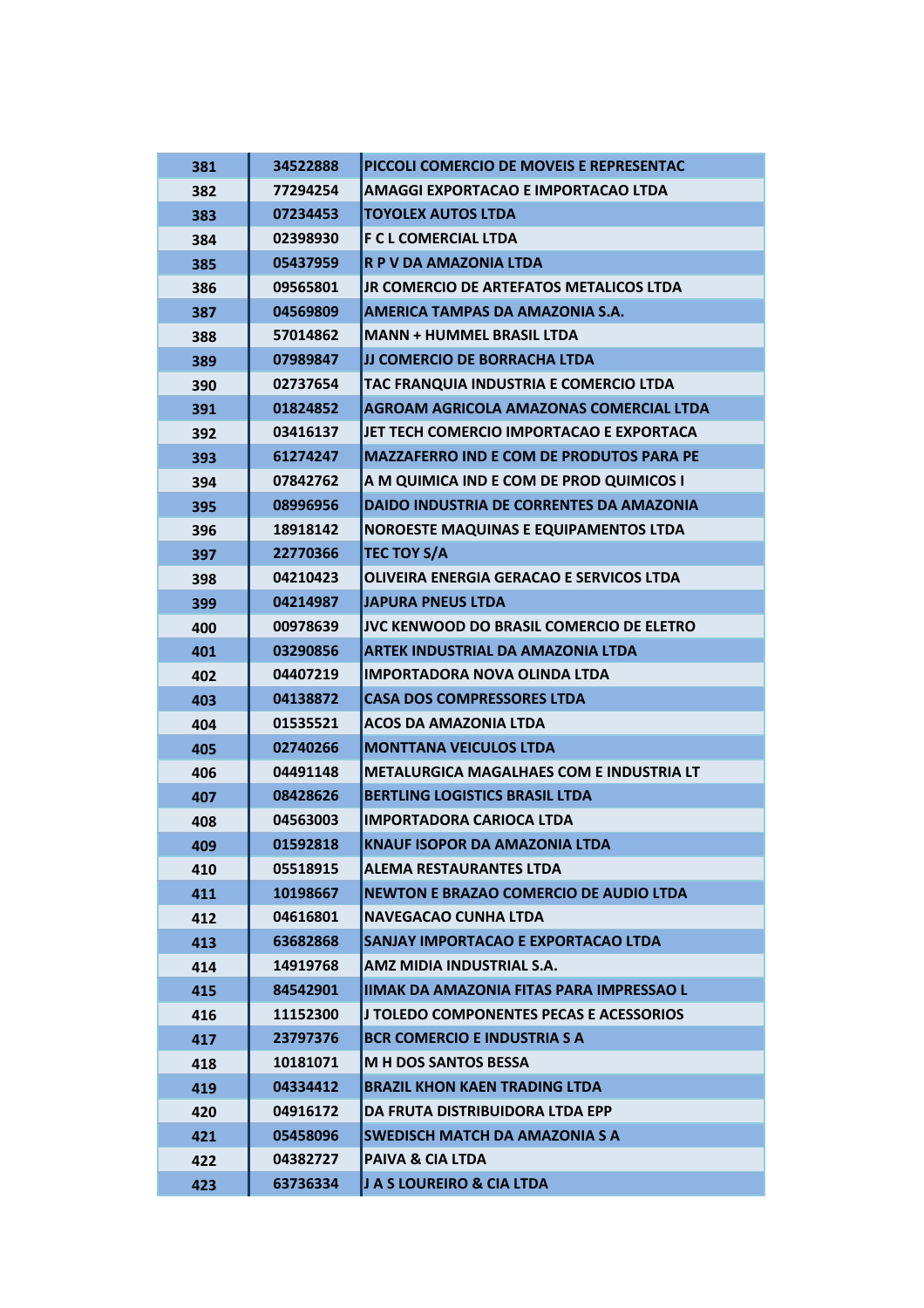| 424 | 01971223 | <b>REZENDE CAMINHOES COMERCIO E REPRESENTAC</b> |
|-----|----------|-------------------------------------------------|
| 425 | 05299785 | <b>TRANSBY SHOP COMERCIO DE CONFECCOES LTDA</b> |
| 426 | 05970054 | <b>HOSSOKAWA COMERCIO E REPRESENTACAO DE PR</b> |
| 427 | 21785364 | <b>TRANSIRE FABRICACAO DE COMPONENTES ELETR</b> |
| 428 | 14675968 | TAE YANG DO BRASIL IND E COM DE INJECAO         |
| 429 | 16742079 | JFL DA AMAZONIA FABRICACAO DE COMPONENTE        |
| 430 | 04358670 | <b>AMAZONAS TRADING LTDA</b>                    |
| 431 | 00755107 | <b>G M DE BRITO EPP</b>                         |
| 432 | 04819181 | <b>FRANCIS JOSE CHEHUAN &amp; CIA LTDA</b>      |
| 433 | 00779721 | <b>CINEMARK BRASIL S/A</b>                      |
| 434 | 02887227 | DPM DISTRIBUIDORA DE PRODUTOS MAGISTRAL         |
| 435 | 02204046 | <b>PANADERO BRASIL LTDA</b>                     |
| 436 | 04957650 | AMAZONGAS DISTRIB DE GAS LIQ DE PETROL L        |
| 437 | 57029431 | <b>ATLAS COPCO BRASIL LTDA</b>                  |
| 438 | 22788947 | <b>IMPORTADORA DE PROD ALIMENT DILCEMAR LTD</b> |
| 439 | 01742429 | R M MACHADO E CIA LIMITADA                      |
| 440 | 03899381 | <b>NATUREX - INGREDIENTES NATURAIS LTDA</b>     |
| 441 | 06996299 | <b>HEVI EMBALAGENS DA AMAZONIA LTDA</b>         |
| 442 | 04180279 | <b>EVADIN IND AMAZONIA SA</b>                   |
| 443 | 22805162 | <b>DEKA MAGAZINE LTDA</b>                       |
| 444 | 03212878 | <b>SIMITRANS LTDA</b>                           |
| 445 | 02103266 | <b>TRANSEXCEL SEGURANCA E TRANSPORTES DE VA</b> |
| 446 | 00634562 | <b>ICTEC INDUSTRIA COMERCIO E REPRESENTACOE</b> |
| 447 | 05511290 | <b>TRANSALE TRANSPORT. ALE LTDA</b>             |
| 448 | 02200737 | <b>HOZANA COMERCIO DE MATERIAIS DE CONSTRUC</b> |
| 449 | 67945071 | <b>SAPORE S.A.</b>                              |
| 450 | 11162954 | SUCURI COMERCIO DE ARTIGOS DE PESCA LTDA        |
| 451 | 04486759 | <b>PANIFICADORA CONDE LTDA</b>                  |
| 452 | 05394630 | V. SPEROTTO IMPORTACAO E EXPORTACAO             |
| 453 | 46323754 | ROCKWELL AUTOMATION DO BRASIL LTDA              |
| 454 | 06030520 | RIOLIMPO INDUSTRIA E COMERCIO DE RESIDUO        |
| 455 | 04613444 | <b>IPES IND PRODUTOS EQUIPAMENTOS DE SOLDA</b>  |
| 456 | 00292858 | <b>HERBALIFE INTERNATIONAL DO BRASIL LTDA</b>   |
| 457 | 45842622 | <b>VALDAC LTDA</b>                              |
| 458 | 09652820 | <b>CINEPOLIS OPERADORA DE CINEMAS DO BRASIL</b> |
| 459 | 05662126 | TORK SUL COMERCIO DE PECAS E MAQUINAS LT        |
| 460 | 63639421 | <b>TAPAJOS TECIDOS LTDA</b>                     |
| 461 | 02810005 | MG GOLD INDUSTRIA DA AMAZONIA LTDA              |
| 462 | 06149282 | <b>ADITEX INDUSTRIA E COMERCIO DE ADITIVOS</b>  |
| 463 | 11339235 | KOSTAL DA AMAZONIA INDUSTRIA E COMERCIO         |
| 464 | 04615399 | TELECOMUNICAOES E ELETRONICA MELO LTDA          |
| 465 | 04672291 | <b>COPLAST IND E COM DE RESIDUOS PLASTICOS</b>  |
| 466 | 34579060 | <b>BROTHER'S INDUSTRIA DE ALIMENTOS LTDA</b>    |